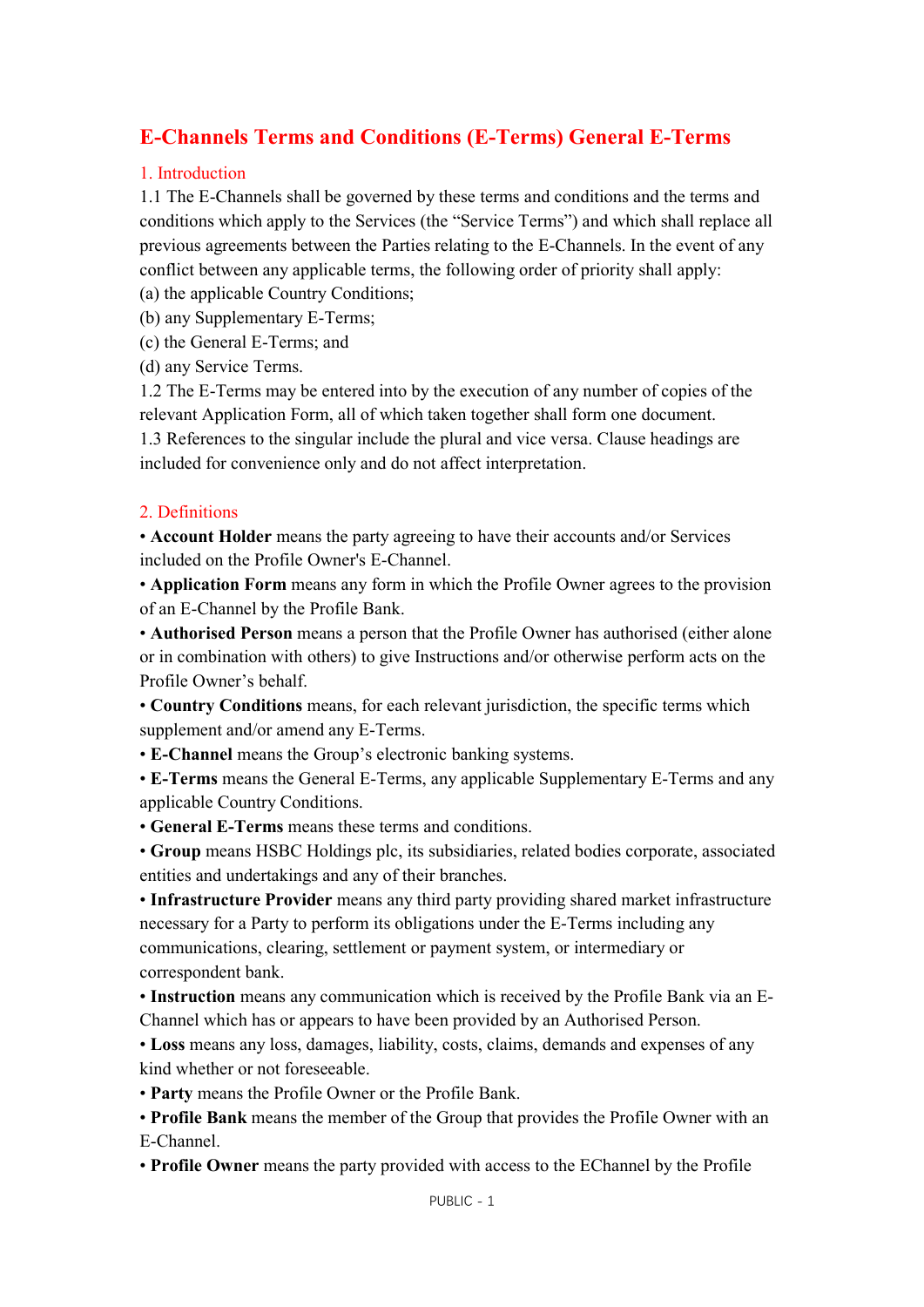Bank.

• Security Measures means the measures required to ensure the security of an E-Channel as may be provided to the Profile Owner by the Profile Bank from time to time.

• Services means any banking or related service provided and accessed via an E-Channel.

• Supplementary E-Terms means any terms and conditions which relate to a particular E-Channel service and incorporates these terms and conditions.

## 3. Instructions

3.1 The Profile Owner agrees to provide Instructions in the form which the Profile Bank has advised it to use from time to time, and the Profile Bank shall not be obliged to act on an Instruction provided in any other form.

3.2 Provided it followed its Security Measures, the Profile Bank is entitled to rely on any Instruction and the Profile Bank may treat all Instructions received as authorised and valid. The Profile Owner is responsible for setting up its profile on E-Channels to be in accordance with its own mandates and internal controls. Neither the Profile Bank nor any other member of the Group is under any obligation to review whether an Instruction conflicts with any other instruction or mandate of the Profile Owner or Account Holder. The Profile Bank may decline or delay to act on an Instruction where it doubts its legality, origination or authorisation.

3.3 The Parties agree to comply with the Security Measures. The Profile Owner shall establish, maintain and review its own appropriate internal security measures for its use of and access to the E-Channels, including the installation and ongoing update of anti-virus software. The Profile Owner is responsible for ensuring the appropriate application of the Security Measures when submitting Instructions.

3.4 The Profile Owner shall promptly acquire, maintain, update and install (where relevant) any equipment, software, telecommunications facilities, networks, connections, patches, releases and/or updates which the Profile Bank requires it to obtain and use, or that the Profile Bank provides to the Profile Owner in connection with its access to the EChannel. The Profile Owner is responsible for obtaining and maintaining the computer software and equipment necessary to access and use the E-Channels.

3.5 The Profile Owner shall not alter, reverse engineer, copy (other than to the extent necessary for the permitted use), publish or impart to any third party any products or services provided by the Profile Bank, including the E-Channel or any software or materials provided as part of its products or services.

## 4 Warranties, Representations and Undertakings

4.1 The Profile Owner undertakes to:

(a) provide to the Profile Bank all documents and other information reasonably requested by it from time to time in relation to the E-Channel; and

(b) notify the Profile Bank as soon as possible if it becomes aware of any theft, fraud, illegal activity, loss, damage or other misuse in relation to the E-Channel.

4.2 If the Profile Owner uses or accesses an E-Channel in relation to an account of a third party, it represents and warrants that it has appropriate authorization from that third party to do so.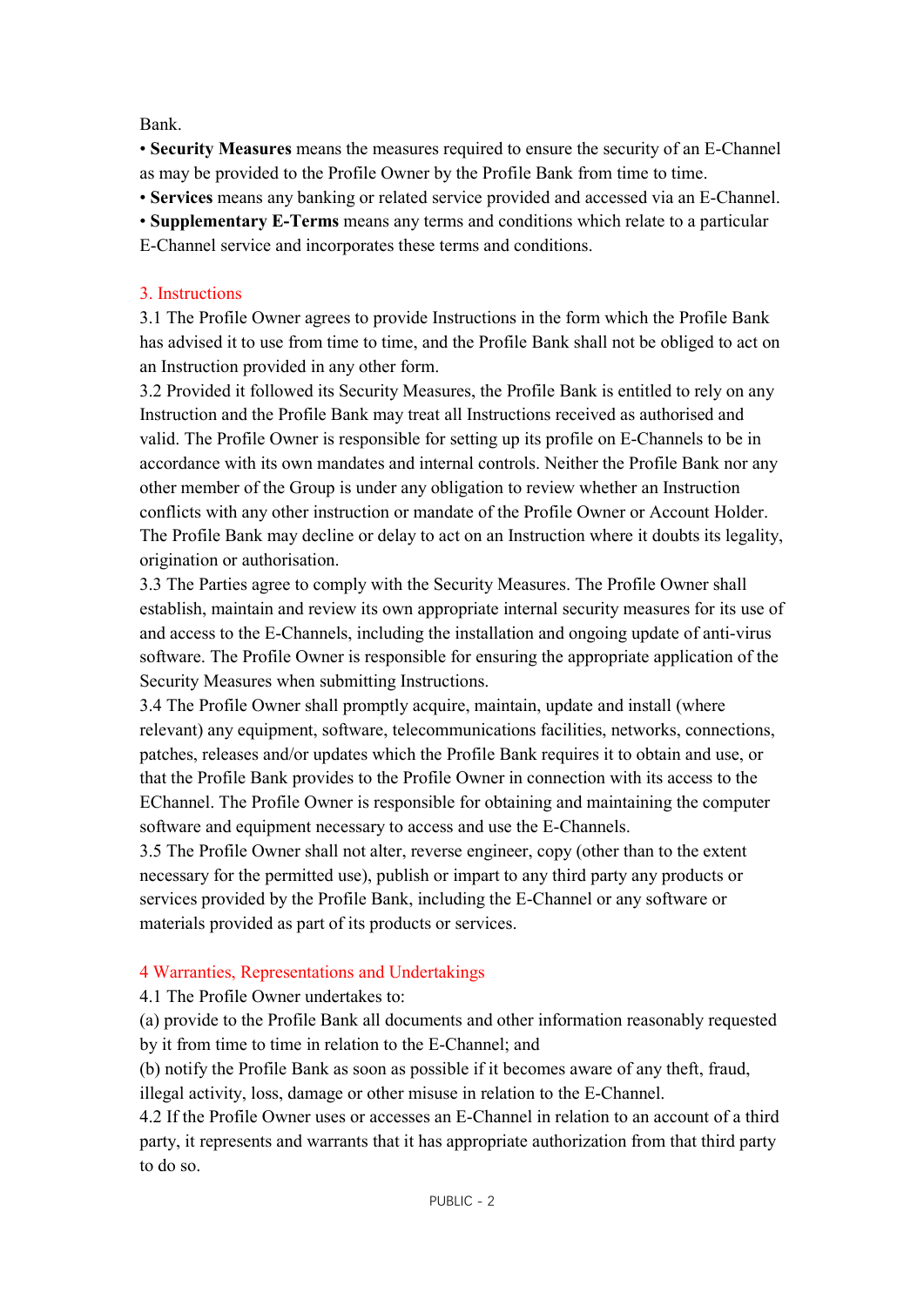4.3 Neither the Profile Bank nor any other member of the Group shall be liable for any Loss suffered as a result of the acts or omissions of an Infrastructure Provider, but will cooperate with the Profile Owner in the recovery of any such Loss.

4.4 The Profile Bank may suspend the E-Channels for maintenance or for any other reason where it reasonably considers it necessary to do so. The Profile Bank will provide the Profile Owner with reasonable prior notice of the suspension where it is practical to do so.

#### 5. Fees and charges

The Profile Owner shall pay to the Profile Bank such fees, costs, charges, interest and expenses in connection with the E-Channels as stipulated by or agreed with the Profile Bank in accordance with the terms and conditions applicable to the Services.

#### 6. Amendments

The Profile Bank may make amendments to the E-Terms which will become effective on the expiry of 45 days' notice to the Profile Owner. Any such notice may be given to the Profile Owner in writing or by publishing such amendments on www.hsbcnet.com. However, the Profile Bank may, in exceptional circumstances, make amendments to the ETerms at any time in order to comply with any law or regulation, which will become effective immediately on notice to the Profile Owner.

#### 7. Termination

7.1 Either Party can terminate any or all E-Terms and/or E-Channels by giving 30 days prior written notice to the other. Any liabilities owing to the Profile Bank thereunder will become immediately due and payable on termination of the E-Terms.

7.2 Subject to any applicable legal or regulatory restriction, either Party can terminate any or all E-Terms and/or E-Channels immediately if:

(a) the other Party commits a material breach of the E-Terms which is incapable of remedy or not remedied within a reasonable time period;

(b) the other Party becomes insolvent; or

(c) it is or may become unlawful for that Party to perform its obligations under any of the E-Terms.

7.3 Clauses 7.3 and 3.5 shall survive termination of the E-Terms.

7.4 In the event that any Services are terminated, the Service Terms shall survive the termination of such Services to the extent necessary to give effect to the E-Terms.

## Security Measures

This document sets out the security measures (as may be revised or updated by the HSBC Group from time to time) for any electronic banking systems ("EChannels") provided by any member of the HSBC group (the "Profile Bank") to its customers (the "Profile Owner").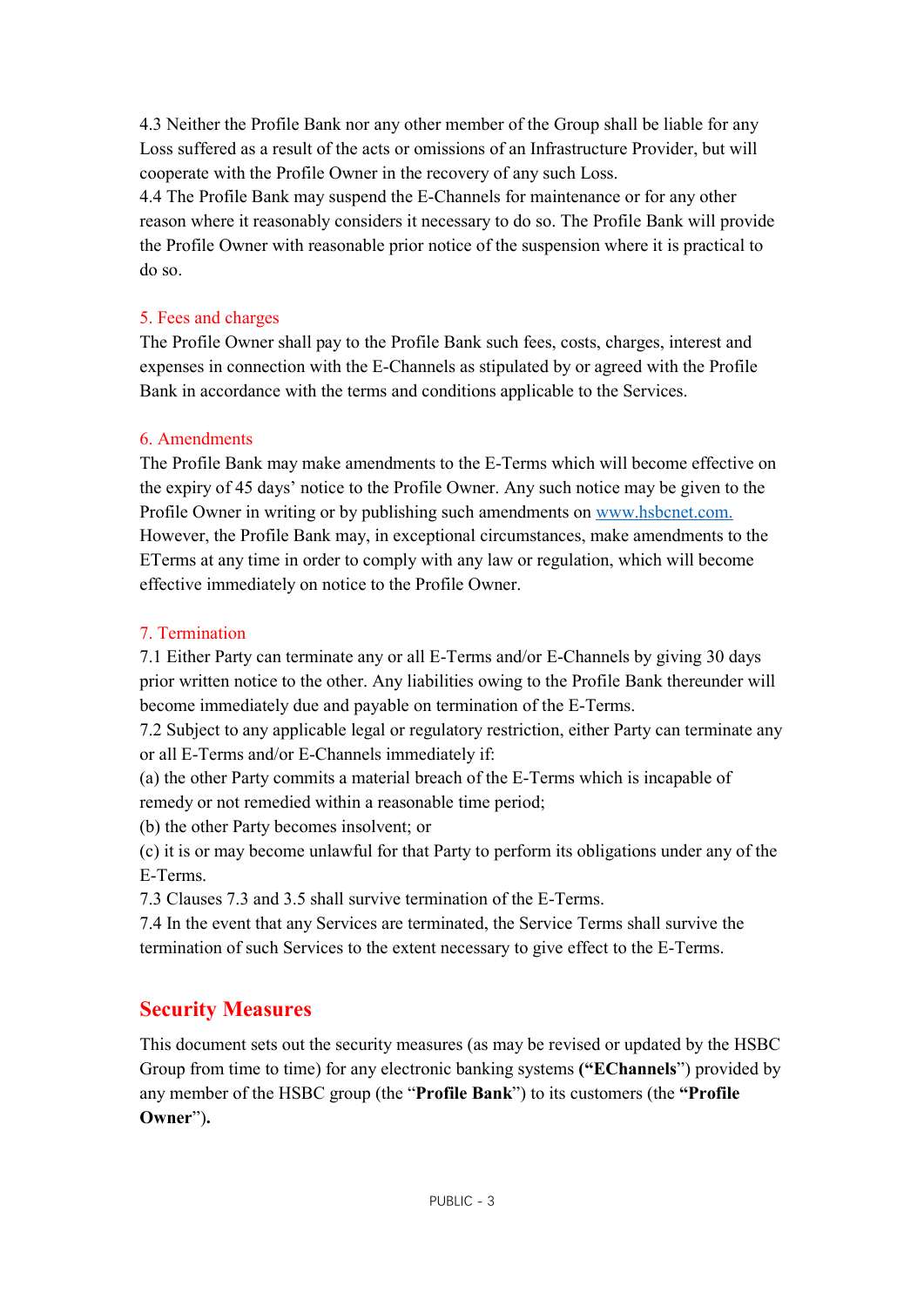#### Profile Bank Security Measures

1. The Profile Bank shall employ measures to deny access by unauthorized external parties to the environment in which its internet service operates.

2. The Profile Bank shall ensure that its systems are strictly controlled including having business continuity plans.

3. As part of the Profile Bank's security measures, users authorised by the Profile Owner ("Users") who access the HSBCnet E-Channel may be subject to automatic suspension when they have not logged into HSBCnet within a 6 month period. If a HSBCnet profile is not accessed by any Users within an 18 month period, the HSBCnet profile may also be suspended.

4. If biometric authentication methods (for example, fingerprint scan or facial recognition) are used to access an E-Channel from a mobile device, the Profile Bank and associated HSBC entity that provides applications to the mobile device, reserve the right to remove the biometric authentication feature at any time and, if necessary, without notice if there are concerns relating to the security of a device. In normal circumstances, it will still be possible to authenticate via the mobile device using other existing methods.

#### Profile Owner Security Measures

1. The Profile Owner shall only access E-Channels using the authentication methods prescribed by the Profile Bank.

2. The Profile Owner shall ensure that all Users keep their security credentials (password, memorable answer, security answers, Security Device PIN, mobile device password/PIN or any other security credential required to access E-Channels, as applicable) secure and secret at all times and not facilitate any unauthorised use of these credentials. In particular, the Profile Owner shall not share any security credentials or access of an EChannel with any third party other than to a regulated third party service provider that the Profile Owner has authorised.

3. The Profile Owner is responsible for the careful selection of its Users, noting such Users are provided with access to a wide range of capabilities including assigning entitlements to accounts or other services and sending instructions in relation to those accounts or services.

4. The Profile Owner shall notify the Profile Bank promptly if any Security Devices are lost or stolen.

5. The Profile Owner shall:

(a) promptly take appropriate action to protect any User's profile if it has any suspicion that such User's credentials have been in full or part compromised in any way;

(b) review recent activity on its accounts and User profiles if it suspects any User's credentials have been compromised and inform the Profile Bank promptly of any discrepancies; and

(c) regularly review its account and Users' profile activity and entitlements to ensure that there are no irregularities and report any discrepancies promptly to the Profile Bank. 6. The Profile Owner shall promptly remove a User from its E-Channel profile in the event that any such User leaves the Profile Owner's organisation. The Profile Owner shall promptly suspend the use of the E-Channels by any User where there is any concern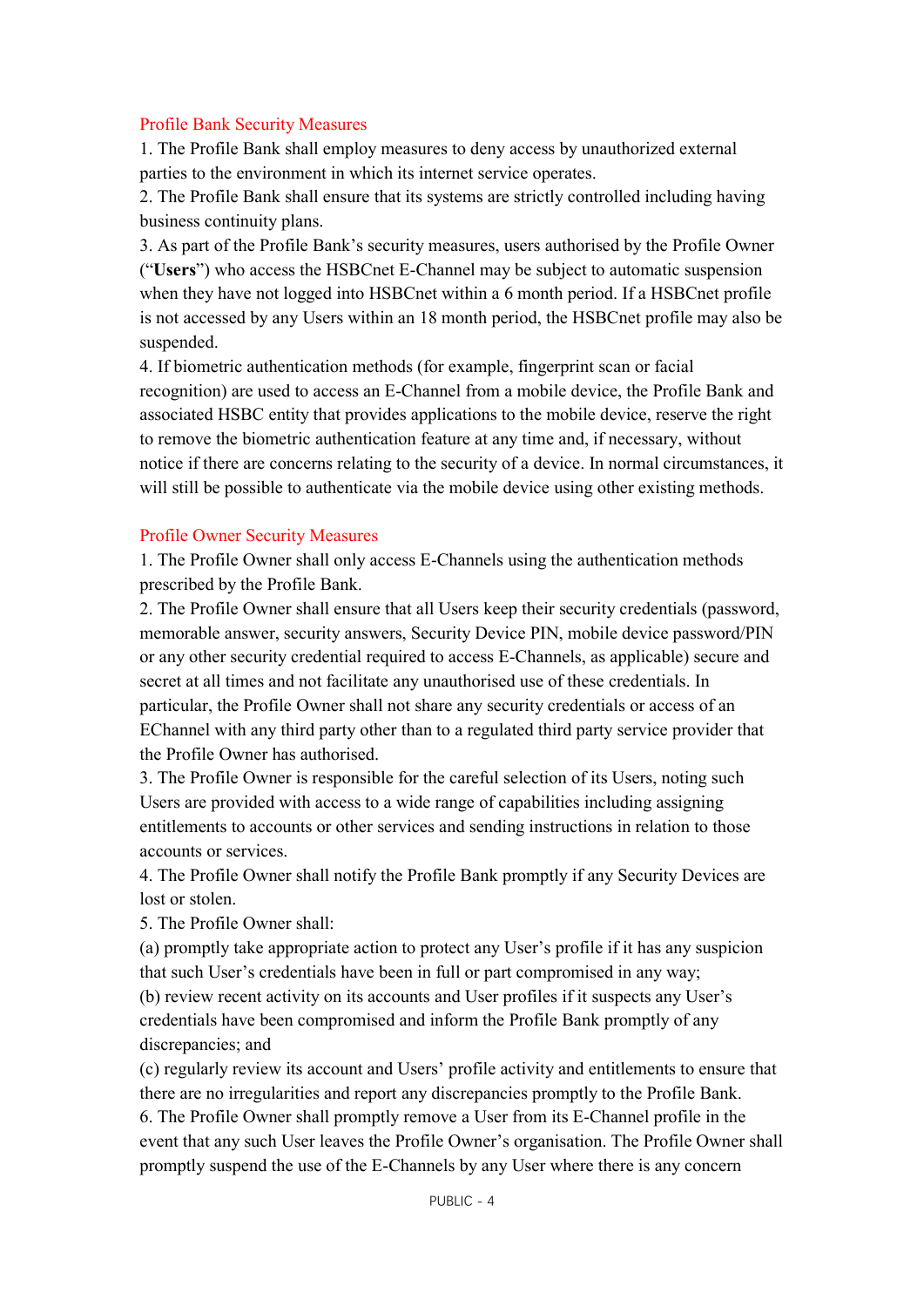about the conduct of that User or their entitlements. The Profile Owner shall ensure that security credentials or devices are only used by the specific individual User that they are assigned to other than to a regulated third party service provider that the Profile Owner has authorised.

7. The Profile Owner shall ensure that its users provide correct, full and unabbreviated details whenever they are required by the HSBC Group. The Profile Owner shall further ensure that their Users regularly review such information and update their details whenever there is a change to their details and do not maintain more than one username or set of security credentials at any time.

8. The Profile Owner shall inform the Profile Bank within seven days of dispatch of a Security Device by the Profile Bank that it has not received the package sent, provided that the Profile Owner is made aware of the dispatch.

9. The Profile Owner shall return any Security Devices to the Profile Bank promptly if requested by the Profile Bank.

10. The Profile Owner shall adopt and review its internal security measures on a regular basis to ensure protection remains up to date and in line with regulatory and industry best practice guidance. These should include, but not be limited to, malware protection, network restrictions, physical access restrictions, remote access restrictions, computer security settings, monitoring of improper usage, guidance on acceptable web browsers and email usage including how to avoid acquiring malware.

11. The Profile Owner shall have processes in place to prevent Users being socially engineered or acting on fraudulent communications. This is to prevent business email compromise and similar schemes where a fraudster sends an email impersonating someone known to the authorised User for an E-Channel and seeking to change an address or bank account number where payments are to be sent. Such processes should include, for example, where communications are received by Users seemingly from known senders (including, but not limited to, senior management, suppliers and vendors) to ensure the authenticity of those communications are independently verified (through a means other than email).

12. If any E-Channel is accessed by a User via a mobile device, the Profile Owner shall require that the User:

(a) does not leave the mobile device unattended after logging on to any E-Channels;

(b) clicks the 'Logout' button when the User is finished accessing any EChannels;

(c) enables the mobile device's automatic pass code lock feature;

(d) does not share mobile devices being used to access E-Channels with others;

(e) is the only person registered for biometrics (for example, face, fingerprint, voice, retina) etc.) on the device;

(f) takes steps to de-register devices that should no longer be used as an authentication method as envisaged in clause 15; and

(g) does not access the E-Channel via a mobile device that has been jailbroken, rooted or otherwise compromised.

13. The Profile Owner acknowledges and agrees that in the event that its EChannel is suspended for any reason, any subsequent reactivation of that E-Channel will automatically reinstate all original entitlements, limits, User access and access to the same